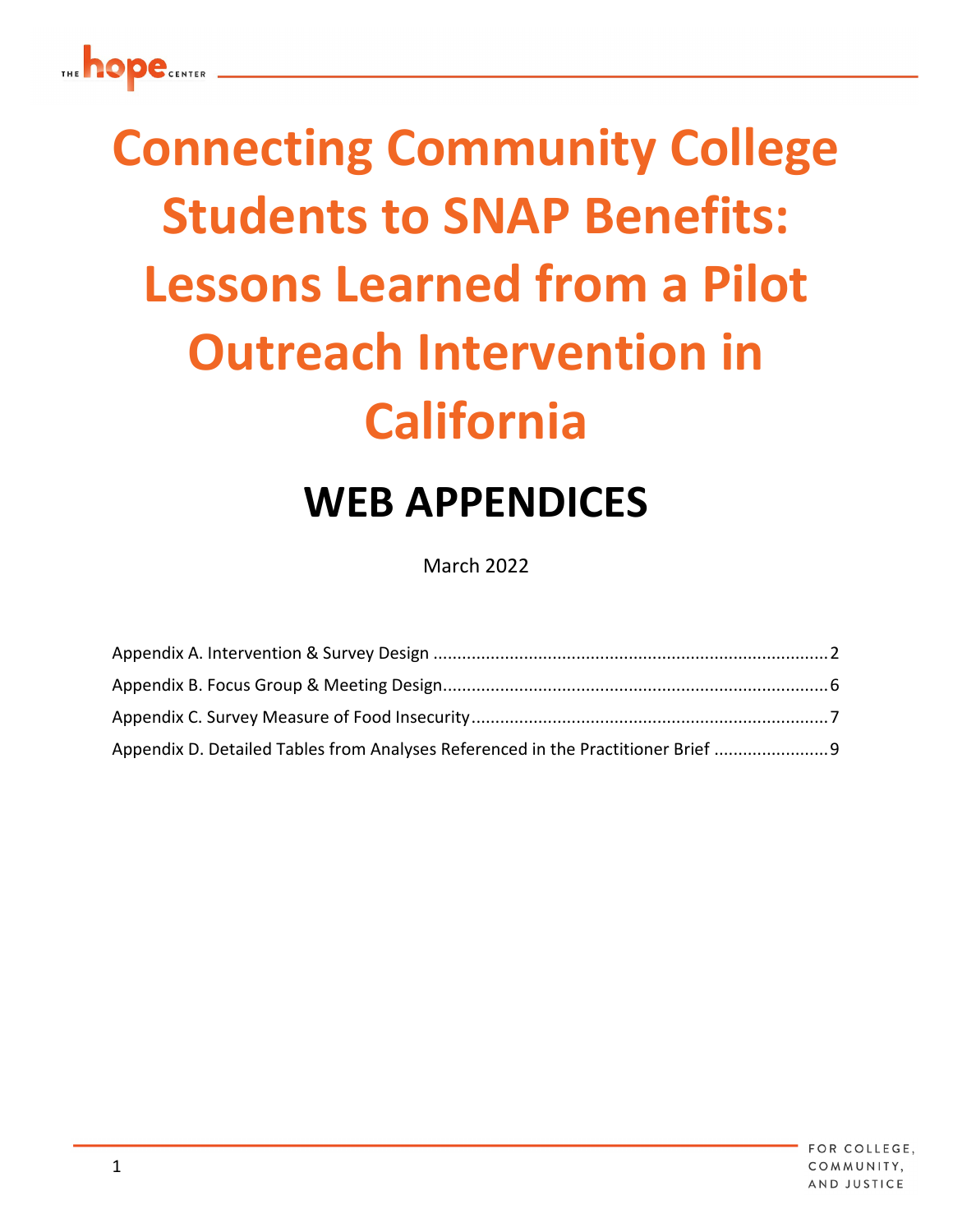## <span id="page-1-0"></span>Appendix A. Intervention & Survey Design

## STUDY ELIGIBILITY

In the fall of 2021, The Hope Center for College, Community, and Justice partnered with Compton College to evaluate the impact of sending students text messages (or "nudges") about CalFresh, California's Supplemental Nutrition Assistance Program (SNAP). Students were eligible for the study if they met the following criteria:

- Enrolled in the fall of 2021;
- 18 years or older;
- Not enrolled in a dual-enrollment program;
- Enrolled in a certificate or degree-program for at least two semesters (as early as fall 2019); and
- Either received a Pell Grant or Cal Grant, were eligible for work study, had an Expected Family Contribution of \$0, received emergency aid (e.g., CARES funding), OR did not submit a Free Application for Federal Student Aid (FAFSA).<sup>[1](#page-12-0)</sup>

## RANDOMIZATION

In early September 2021, 1,539 students who met the eligibility criteria were randomly assigned to one of three approximately equal-sized groups:

- **No outreach (n=539):** Students in this group did not receive any text messages. They served as the comparison group. While students in the no outreach group did not receive the nudge text messaging, they were still able to apply for CalFresh and use this benefit.
- **Information-only (n=500):** Students in this group received informational text messages about signing up for CalFresh benefits.
- **Attuned, or stigma-reducing (n=500):** Students in this group received texts that contained the same information about CalFresh sign-up, but they included additional language to help students recognize that non-tuition supports like CalFresh are positive, useful, and geared toward helping students focus on degree completion.

During randomization, the groups were checked for equivalency across the following student characteristics: gender, age, full-time status, filed a FAFSA, and race/ethnicity (Table A-1). Outreach and no outreach groups were determined to be equivalent according to the What Works Clearinghouse standards.[2](#page-12-1) We shared the results of the randomized study assignment with our Compton partners.

Students in the study, on average, were in their mid-twenties and disproportionately female (Table A-1). Fifty-seven percent of study participants were Latinx, 29% were Black, and 14% identified with another race or ethnicity. In addition, about half of all students in the study filed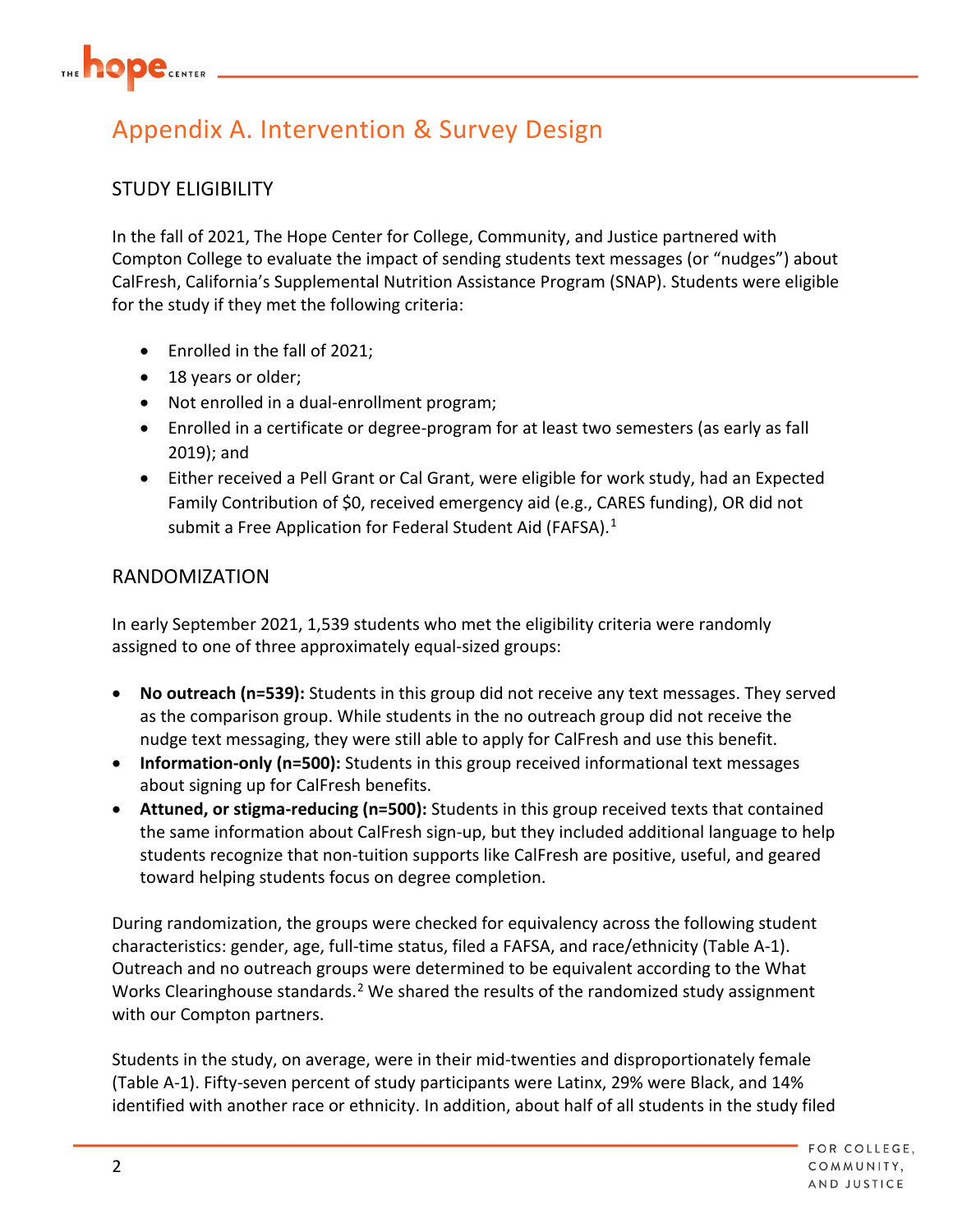a FAFSA or received a Cal Grant. About one in four students received a Pell Grant and about three in ten students were enrolled full-time. Overall, differences between study groups (outreach vs. no outreach) were small.

|                             | <b>Total</b>                 | <b>Outreach Groups</b> |                             | <b>Both</b><br><b>Outreach</b> | <b>No Outreach</b>        |  |
|-----------------------------|------------------------------|------------------------|-----------------------------|--------------------------------|---------------------------|--|
|                             | <b>Sample</b><br>$(N=1,539)$ | Info Only<br>$(N=500)$ | <b>Attuned</b><br>$(N=500)$ | <b>Groups</b><br>$(N=1,000)$   | <b>Group</b><br>$(N=539)$ |  |
| Age (mean)                  | 27                           | 27                     | 27                          | 27                             | 27                        |  |
| <b>Gender Identity</b>      |                              |                        |                             |                                |                           |  |
| Female (%)                  | 64                           | 64                     | 63                          | 63                             | 65                        |  |
| Male $(\%)$                 | 35                           | 35                     | 37                          | 37                             | 33                        |  |
| Race and Ethnicity          |                              |                        |                             |                                |                           |  |
| Latinx $(\%)$               | 57                           | 57                     | 58                          | 57                             | 57                        |  |
| Black (%)                   | 29                           | 29                     | 27                          | 28                             | 31                        |  |
| Another race (%)            | 14                           | 14                     | 15                          | 15                             | 12                        |  |
| <b>Financial Aid Status</b> |                              |                        |                             |                                |                           |  |
| Filed FAFSA (%)             | 46                           | 46                     | 46                          | 46                             | 46                        |  |
| Has Cal Grant (%)           | 48                           | 48                     | 48                          | 48                             | 47                        |  |
| Has Pell Grant (%)          | 26                           | 26                     | 24                          | 24                             | 29                        |  |
| <b>Enrollment Status</b>    |                              |                        |                             |                                |                           |  |
| Full-time (%)               | 31                           | 31                     | 30                          | 31                             | 31                        |  |

## **TABLE A-1 | BACKGROUND CHARACTERISTICS OF THE FULL STUDY SAMPLE, BY STUDY ASSIGNMENT**

Source | Compton College administrative records

Notes | For race, the category labeled as "another race" was used to aggregate racial and ethnic groups with small sample sizes. Pell Grant recipients may have also applied for and received a Cal Grant. Full-time students were enrolled in 12 or more units in the fall.

## SCHEDULE OF INTERVENTION

The intervention, text messaging to encourage CalFresh signup, took place between September  $14<sup>th</sup>$  and October  $4<sup>th</sup>$ , 2021. Four text messages were sent to study participants in the outreach groups via Compton's one-way text messaging platform. The first and third texts were sent at 10am local (Pacific) time, and the second and fourth texts were sent at 12pm local (Pacific) time.

- Text 1: Tuesday, September 14, 2021
- Text 2: Monday, September 27, 2021
- Text 3: Thursday, September 30, 2021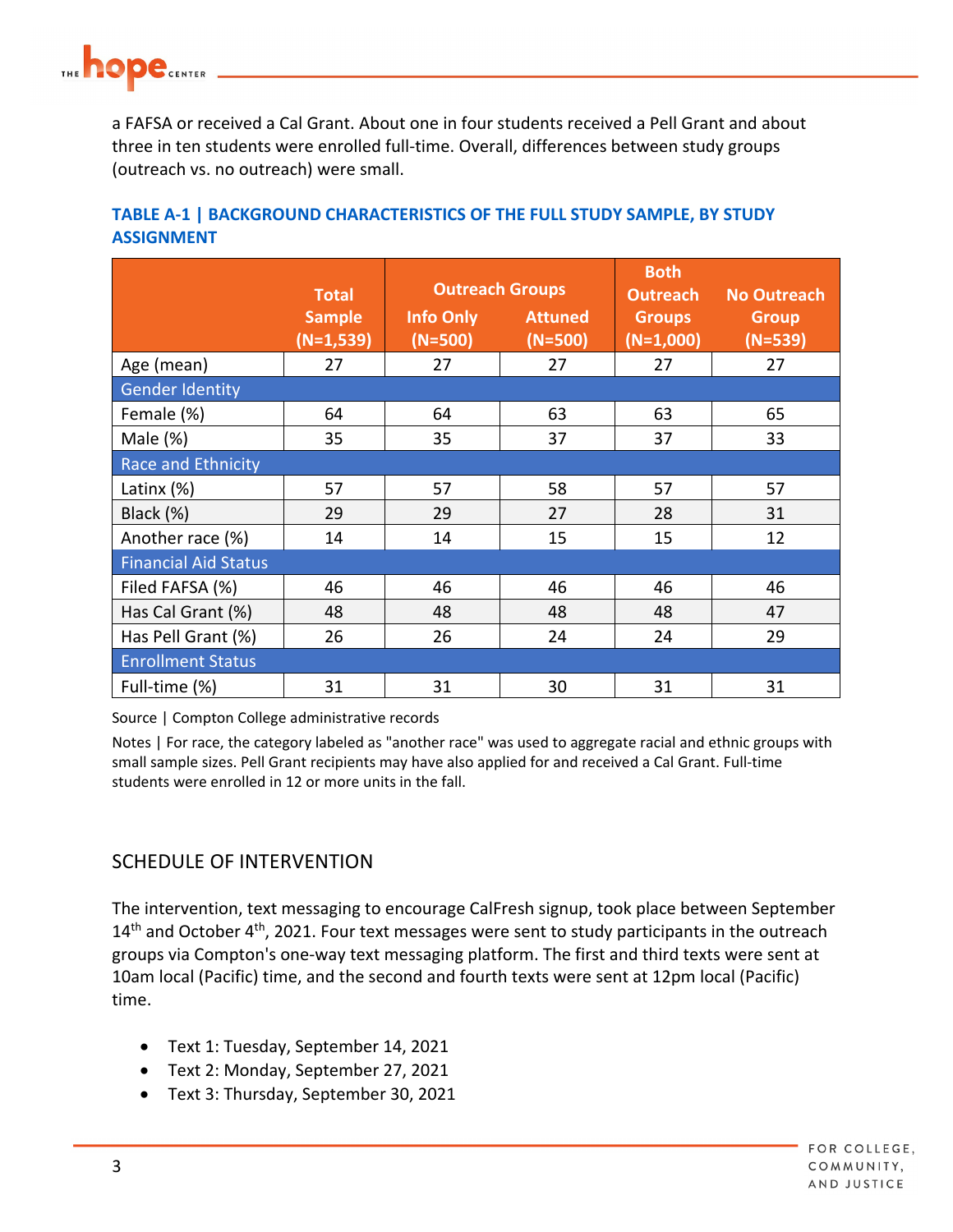

• Text 4: Monday, October 4, 2021

## SAMPLE NUDGES

| <b>Information-Only</b>                       | <b>Attuned</b>                                  |
|-----------------------------------------------|-------------------------------------------------|
| Hey [student name], this is Lauren with       | Hey [student name], this is Lauren with         |
| Compton College. If you are struggling to pay | Compton College. We know many students          |
| for groceries, CalFresh assistance can help.  | are having trouble paying for groceries. If you |
| Click here to learn more:                     | are, CalFresh assistance can help. We want to   |
| https://students.getcalfresh.org/             | support you, so you can focus on studying       |
|                                               | and work toward your goals. Click here to       |
|                                               | learn more: https://students.getcalfresh.org/   |

## SURVEY ELIGIBILITY

From the total study sample of 1,539 students, 500 students (166 in the no outreach group, 167 in the info-only group, and 167 in the attuned group) were randomly selected to receive invitations to participate in a follow-up survey. Students from the no outreach, informationonly, and attuned groups had an equal chance of receiving invitations to the survey.

## SCHEDULE OF SURVEY REMINDERS

Students in the survey sub-sample were sent invitations to take the survey via text message and email from October 7th to October 29th, 2021. In total, students received four text message invitations to the survey and two email invitations to the survey. The Hope Center provided the email and text message invitation language as shown in Appendix B. To increase survey participation, students were offered a chance to receive a \$100 gift card.

Upon sending the first text message, Compton identified 32 students (16 in the informationonly group, along with 16 in the attuned group) who did not receive texts. The Hope Center randomly identified 32 students who met the eligibility criteria to replace these students in the study. Background characteristics for the final study sample are available in Table A-1.

The survey was developed by The Hope Center and hosted on Compton College's Qualtrics platform. Upon opening the survey, students were presented with a consent form in compliance with Institutional Review Board standards. To take the survey, the student had to click continue as a record of consent and complete a minimum of the first page of the survey.

Two weeks into the survey fielding, Compton College received feedback from students that the link to the survey was not working in the text message invitations. Due to this feedback, the deadline for taking the survey was extended from October 21st to October 29th, and Compton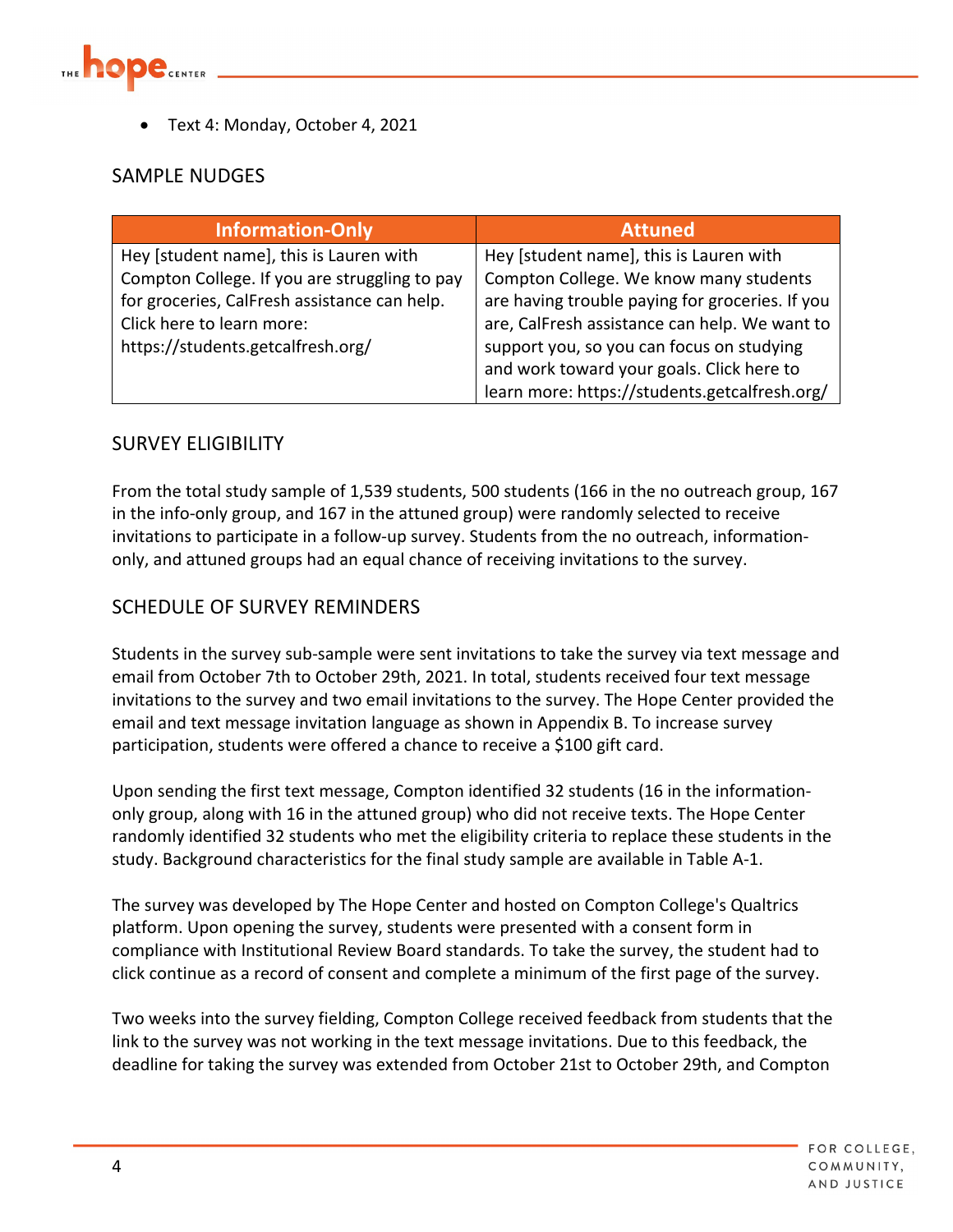

sent two email messages invitations to the survey. Originally, the survey was only to be advertised via text message.

## SAMPLE SURVEY RECRUITMENT MESSAGING

### **SAMPLE SURVEY RECRUITMENT TEXT MESSAGING**

Hey, this is [STAFF FIRST NAME] with Compton College. Life is a lot right now and Compton College needs help figuring out how best to support you. This survey is the place to share your thoughts. Please take it now! Click here: [SURVEY LINK]

Everything you say is confidential, and the survey will take no more than 20 minutes. In appreciation, you can win a \$100 gift card.

## **SAMPLE SURVEY RECRUITMENT EMAIL**

Dear [STUDENT FIRST NAME],

Let's get real. Life is a lot right now. You're the expert when it comes to what's happening with you. Compton College wants to know how best to support you.

Tell us your thoughts in this survey, which will take no more than 20 minutes. In appreciation, you can win a \$100 gift card.

Click here to take the survey: [SURVEY LINK]

If the link is not working, copy and paste it into your web browser.

Please be honest—everything you say is confidential.

We have partnered with [The Hope Center for College, Community, and Justice](https://hope4college.com/) at [Temple University](https://www.temple.edu/) to administer this survey. If you have questions, send a note to The Hope Center at [hopesrvy@temple.edu.](mailto:hopesrvy@temple.edu?subject=Dallas%20College%20Survey)

Thanks in advance,

[STAFF FIRST NAME AND EMAIL SIGNATURE]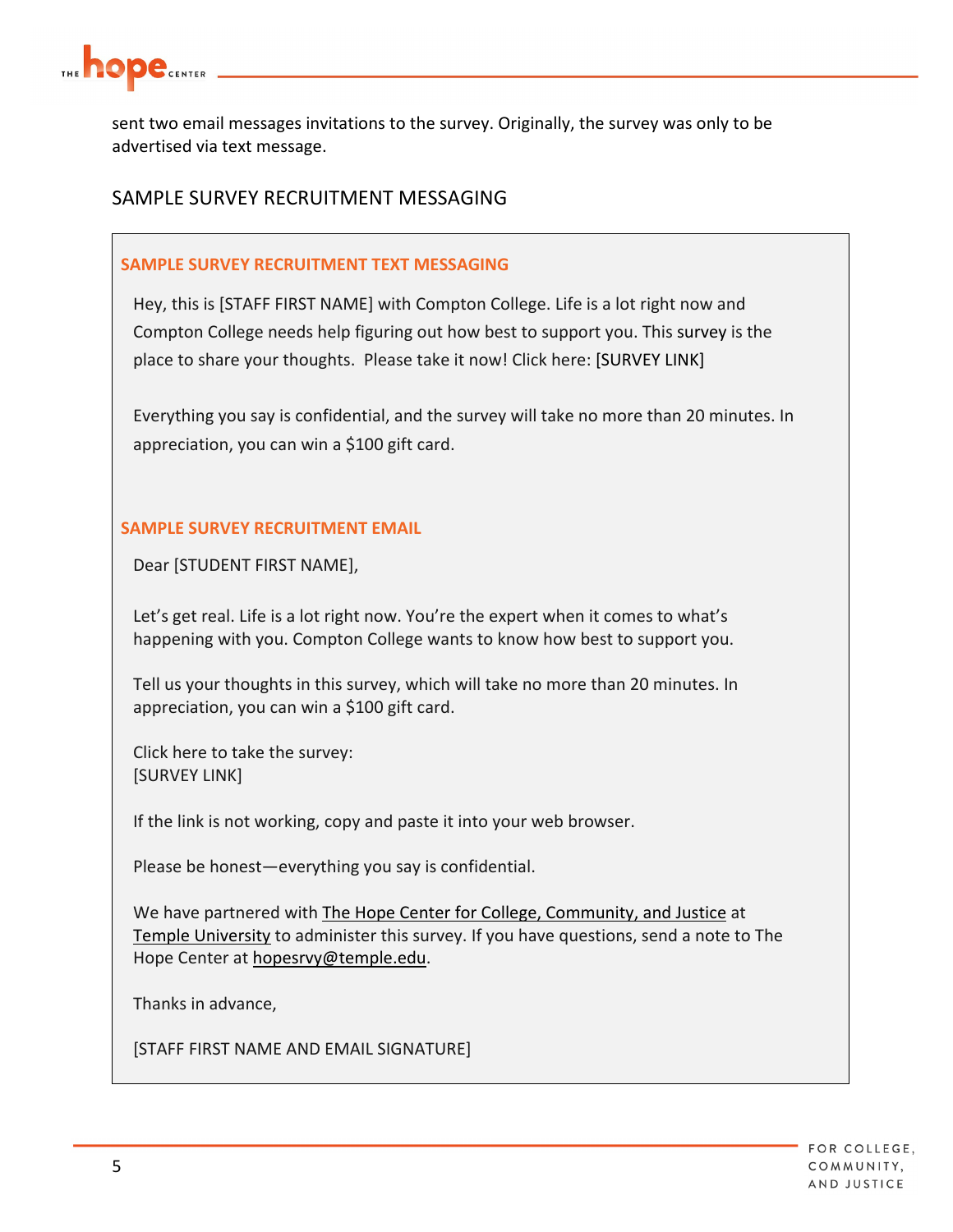

## SURVEY PARTICIPANTS

About 10% of the 500 students invited to the survey responded (i.e., 49 out of 500 students). Mirroring patterns seen in other college surveys, female students were disproportionately more likely than their male counterparts to respond to our survey (while female students accounted for 64% of the study sample, they were 8[3](#page-12-2)% of the survey sample; Table A-2).<sup>3</sup> In addition, students who filed a FAFSA, received a Cal Grant or Pell Grant, and who were enrolled at a full-time status are overrepresented in our survey sample in comparison to our full study sample.

## **TABLE A-2 | BACKGROUND CHARACTERISTICS OF THE SURVEY SAMPLE, BY STUDY ASSIGNMENT**

|                             | <b>Total Survey</b>       | <b>Outreach Groups</b>       |                            | <b>Both</b><br><b>Outreach</b> | N <sub>o</sub><br><b>Outreach</b> |
|-----------------------------|---------------------------|------------------------------|----------------------------|--------------------------------|-----------------------------------|
|                             | <b>Sample</b><br>$(N=49)$ | <b>Info Only</b><br>$(N=20)$ | <b>Attuned</b><br>$(N=15)$ | <b>Groups</b><br>$(N=35)$      | <b>Group</b><br>$(N=14)$          |
| Age (mean)                  | 27                        | 30                           | 29                         | 29                             | 27                                |
| <b>Gender Identity</b>      |                           |                              |                            |                                |                                   |
| Female (%)                  | 83                        | 83                           | 84                         | 82                             | 85                                |
| Male $(\%)$                 | 17                        | 17                           | 16                         | 18                             | 15                                |
| <b>Race and Ethnicity</b>   |                           |                              |                            |                                |                                   |
| Latinx $(\%)$               | 53                        | 53                           | 48                         | 50                             | 62                                |
| Black (%)                   | 34                        | 34                           | 40                         | 38                             | 23                                |
| Another race (%)            | 13                        | 13                           | 12                         | 12                             | 15                                |
| <b>Financial Aid Status</b> |                           |                              |                            |                                |                                   |
| Filed FAFSA (%)             | 66                        | 66                           | 74                         | 68                             | 62                                |
| Has Cal Grant (%)           | 66                        | 66                           | 74                         | 68                             | 62                                |
| Has Pell Grant (%)          | 36                        | 36                           | 28                         | 26                             | 62                                |
| <b>Enrollment Status</b>    |                           |                              |                            |                                |                                   |
| Full-time (%)               | 43                        | 43                           | 37                         | 38                             | 54                                |

Source | Compton College administrative records

Notes | For race, the category labeled as "another race" was used to aggregate racial and ethnic groups with small sample sizes. Pell Grant recipients may have also applied for and received a Cal Grant. Full-time students enrolled in 12 or more units in the fall.

## <span id="page-5-0"></span>Appendix B. Focus Group & Meeting Design

## FOCUS GROUP WITH STUDENTS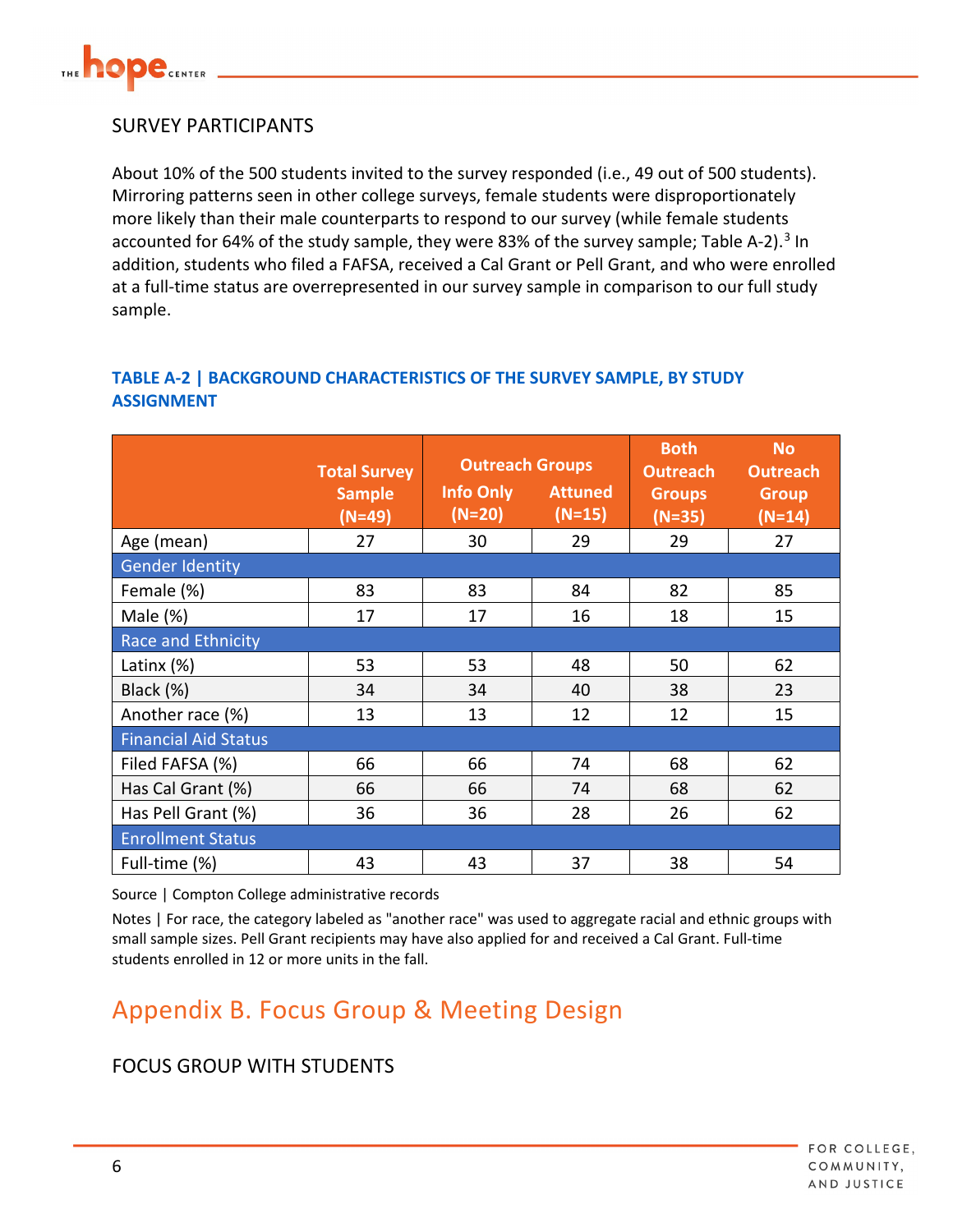

On June 16, 2021, The Hope Center conducted an hour-long focus group with nine students enrolled at three community colleges in California: Irvine Valley College, Long Beach City College, and Mount San Antonio College. The purpose of the focus group was to determine (1) how students learned about CalFresh, and (2) what challenges they experienced when applying for CalFresh. The focus group was facilitated by two Hope Center staff via Zoom.

To recruit focus group participants, The Hope Center asked colleges in the #RealCollege California Coalition to advertise the focus group to their students. Students who were interested in the opportunity were directed to email The Hope Center. The first 19 students who emailed Hope received additional details and a calendar invitation with the Zoom link. Students who participated received a \$15 gift card in gratitude for their participation. Of the 19 students who received the focus group details, 9 students attended and participated in the focus group.

## MEETING WITH COMMUNITY PARTNERS

On June 16, 2021, The Hope Center facilitated an hour-long meeting with California-based organizations that are working to increase college students' awareness of CalFresh. The purpose of the gathering was to convene influencers to (1) learn about current CalFresh outreach initiatives, along with challenges and barriers to that outreach, and (2) identify potential opportunities and actions to increase students' access to and utilization of CalFresh.

The meeting was facilitated by two Hope Center staff, and eight staff from the following organizations attended:

- California Community College Chancellor's Office
- Swipe Out Hunger
- GetCalFresh
- Rise
- John Burton Advocates for Youth
- California Community College Ambassador Program
- Los Angeles Regional Food Bank
- Foundation for California Community Colleges

## <span id="page-6-0"></span>Appendix C. Survey Measure of Food Insecurity

#### FOOD SECURITY

To assess food *security* in the fall of 2020, we used questions from the 18-item Household Food Security Survey Module (shown below) from the U.S. Department of Agriculture (USDA). It is important to note that while we mainly discuss *insecurity*, the standard is to measure the level of *security,* referring to those with low or very low security as "food insecure."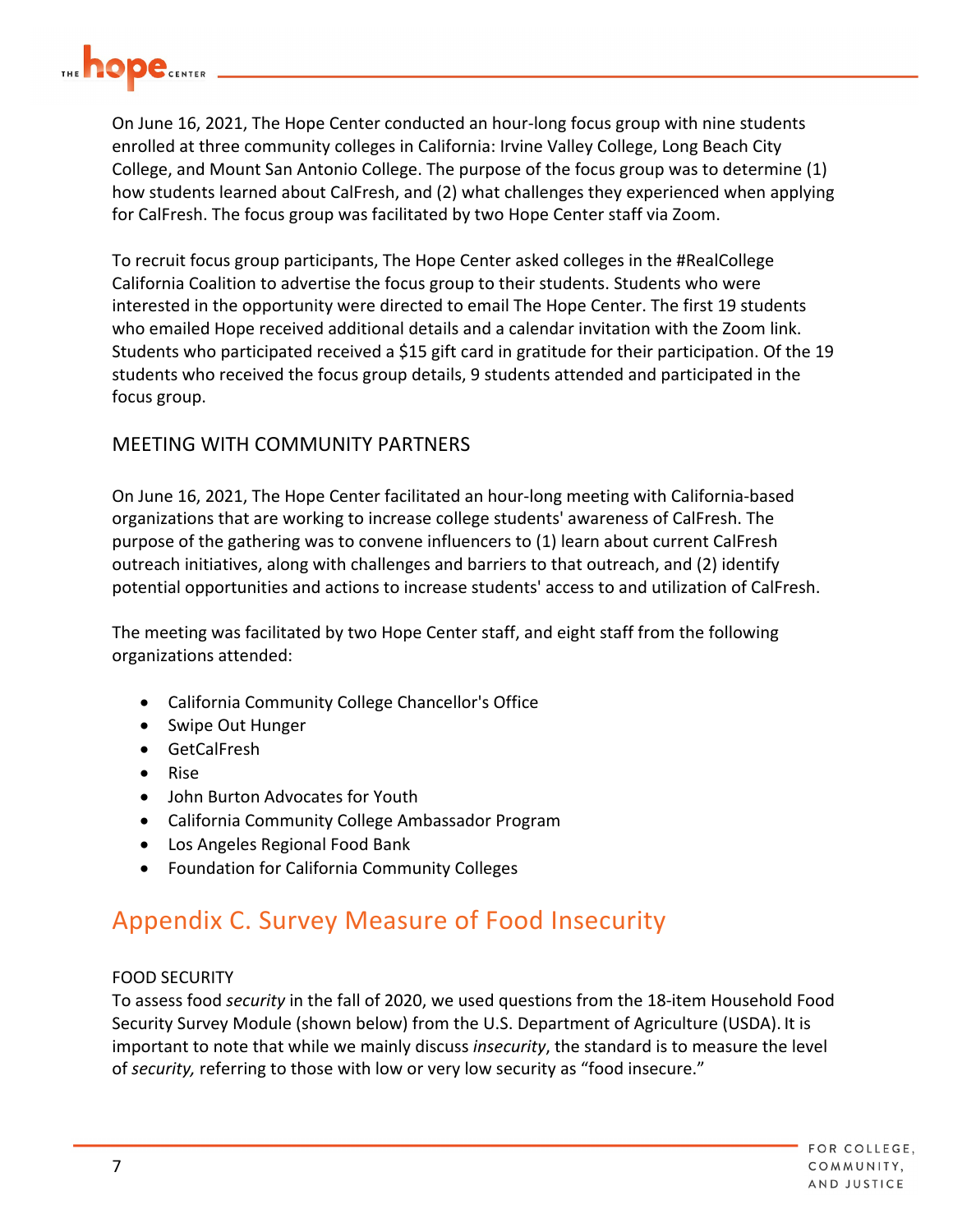

## *Food Security Module*

Adult Stage 1

- 1. "In the last 30 days, I worried whether my food would run out before I got money to buy more." (Often true, Sometimes true, Never true)
- 2. "In the last 30 days, the food that I bought just didn't last, and I didn't have money to get more." (Often true, Sometimes true, Never true)
- 3. "In the last 30 days, I couldn't afford to eat balanced meals." (Often true, Sometimes true, Never true)

*If the respondent answers "often true" or "sometimes true" to any of the three questions in Adult Stage 1, then proceed to Adult Stage 2.*

Adult Stage 2

- 4. "In the last 30 days, did you ever cut the size of your meals or skip meals because there wasn't enough money for food?" (Yes/No)
- 5. [*If yes to question 4, ask*] "In the last 30 days, how many days did this happen?" (Once, Twice, Three times, Four times, Five times, More than five times)
- 6. "In the last 30 days, did you ever eat less than you felt you should because there wasn't enough money for food?" (Yes/No)
- 7. "In the last 30 days, were you ever hungry but didn't eat because there wasn't enough money for food?" (Yes/No)
- 8. "In the last 30 days, did you lose weight because there wasn't enough money for food?" (Yes/No)

*If the respondent answers "yes" to any of the questions in Adult Stage 2, then proceed to Adult Stage 3.*

Adult Stage 3

- 9. "In the last 30 days, did you ever not eat for a whole day because there wasn't enough money for food?" (Yes/No)
- 10. [*If yes to question 9, ask*] "In the last 30 days, how many days did this happen?" (Once, Twice, Three times, Four times, Five times, More than five times)

*If the respondent has indicated that children under 18 are present in the household, then proceed to Child Stage 1.*

Child Stage 1

- 11. "In the last 30 days, I relied on only a few kinds of low-cost food to feed my children because I was running out of money to buy food." (Often true, Sometimes true, Never true)
- 12. "In the last 30 days, I couldn't feed my children a balanced meal, because I couldn't afford that." (Often true, Sometimes true, Never true)
- 13. "In the last 30 days, my child was not eating enough because I just couldn't afford enough food." (Often true, Sometimes true, Never true)

*If the respondent answers "often true" or "sometimes true" to any of the three questions in Child Stage 1, then proceed to Child Stage 2.*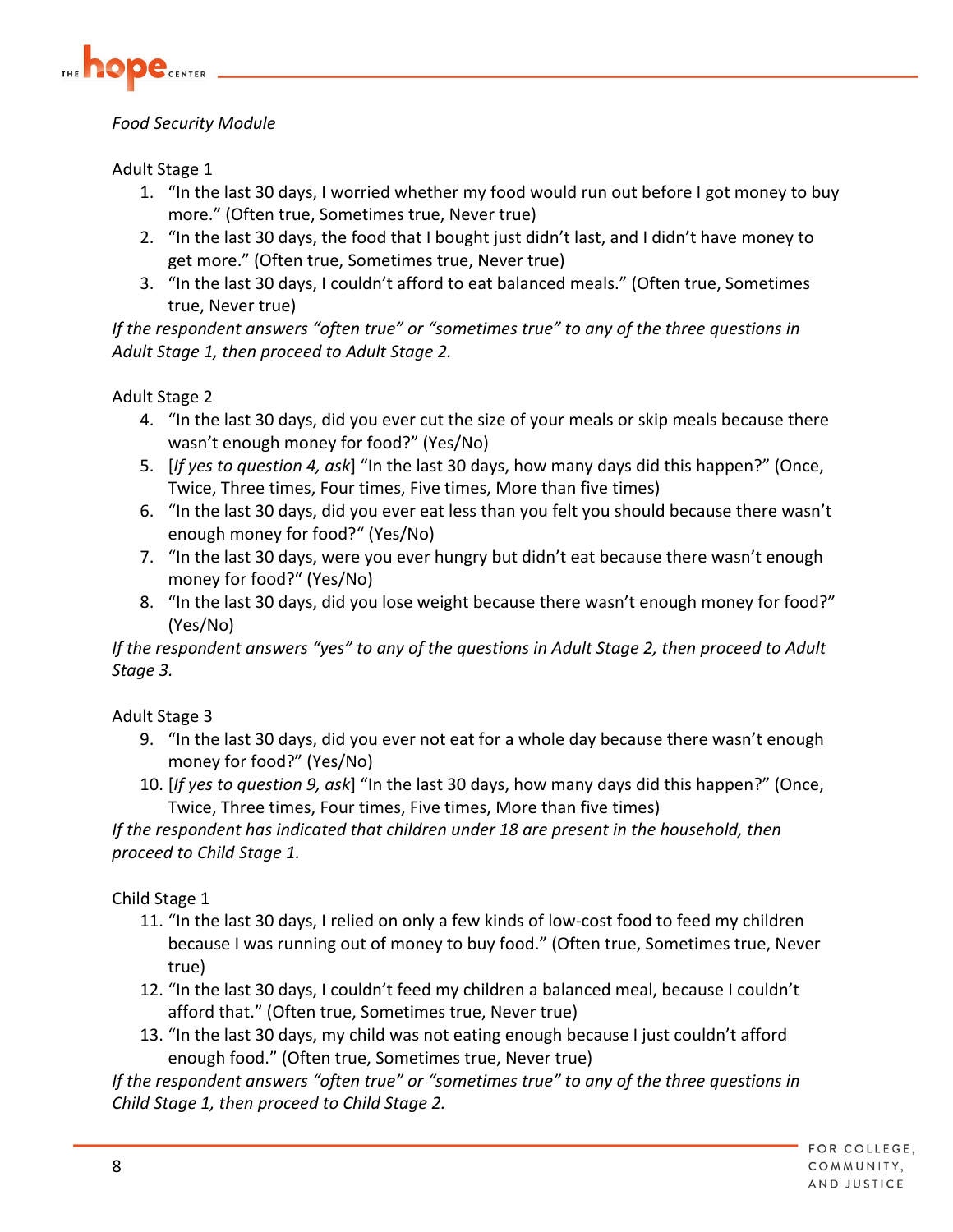

Child Stage 2

- 14. "In the last 30 days, did you ever cut the size of your children's meals because there wasn't enough money for food?" (Yes/No)
- 15. "In the last 30 days, did your children ever skip meals because there wasn't enough money for food?" (Yes/No)
- 16. [*If yes to question 15, ask*] "In the last 30 days, how often did this happen?" (1, 2, 3, 4, 5, 6, 7, 8 or more times)
- 17. "In the last 30 days, were your children ever hungry but you just couldn't afford more food?" (Yes/No)
- 18. "In the last 30 days, did any of your children ever not eat for a whole day because there wasn't enough money for food?" (Yes/No)

To calculate a raw score for food security, we counted the number of questions to which a student answered affirmatively.

- a. "Often true" and "sometimes true" were counted as affirmative answers.
- b. Answers of "Three times" or more were counted as a "yes." We translated the raw score into food security levels as follows:

|                            | <b>Raw Score</b>              |                                  |  |  |
|----------------------------|-------------------------------|----------------------------------|--|--|
| <b>Food security level</b> | 18-item<br>(children present) | 18-item<br>(no children present) |  |  |
| High                       | 0                             | 0                                |  |  |
| Marginal                   | $1 - 2$                       | $1 - 2$                          |  |  |
| Low                        | $3 - 7$                       | $3 - 5$                          |  |  |
| Very Low                   | $8 - 18$                      | $6 - 10$                         |  |  |

## <span id="page-8-0"></span>Appendix D. Detailed Tables from Analyses Referenced in the Practitioner Brief

## **TABLE D-1 | REASONS WHY STUDENTS DID NOT USE CAMPUS-BASED RESOURCES (FIGURE 1)**

| I did not know they existed or were available   | 77 | 23 |
|-------------------------------------------------|----|----|
| I do not think I am eligible                    | 67 | 20 |
| I do not know how to apply                      | 67 | 20 |
| Other people need those programs more than I do | 50 | 15 |
| I do not need these programs                    | 37 |    |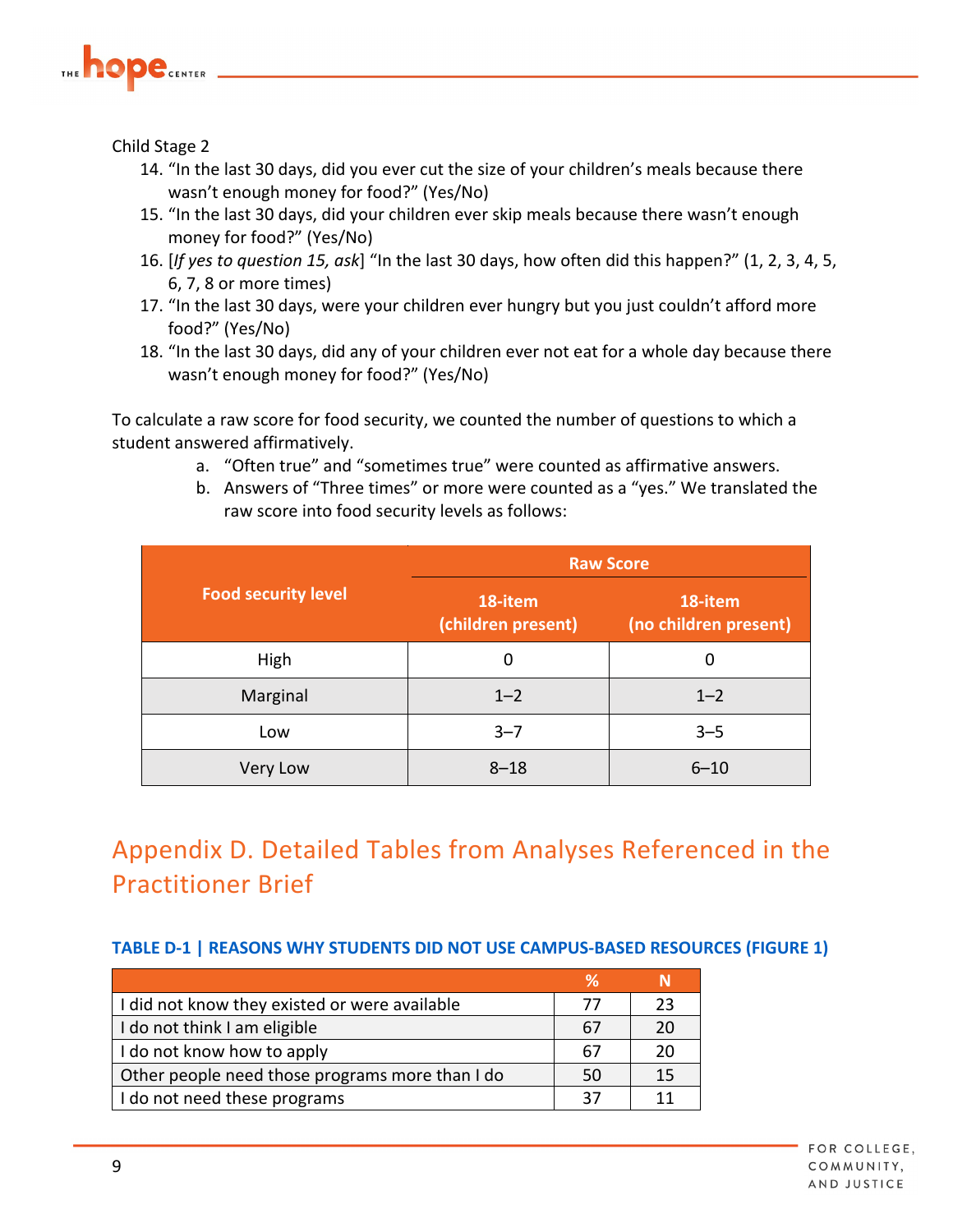

| I am embarrassed to apply                    | 33 | 10 |
|----------------------------------------------|----|----|
| I had difficulty completing the application  | 20 |    |
| People like me do not use programs like that |    |    |
| Other                                        |    |    |

Source | 2021 Compton College CalFresh Pilot Outreach Study - Survey

Notes | N = 30. Students were asked to respond 'yes' or 'no' to the above list of reasons if they used only one or two campus-based resources. All students who participated in the survey reported using at least one campus resource. See Table D-3 for full list of campus-based resources.

### **TABLE D-2 | PERCENT OF STUDENTS EXPERIENCING FOOD INSECURITY AND PERCENT RECEIVING CALFRESH (FIGURE 2, PART 1)**

|                             | <b>Experienced Food</b><br><b>Insecurity</b> |                | <b>Received CalFresh</b> | <b>Benefits</b> |  |
|-----------------------------|----------------------------------------------|----------------|--------------------------|-----------------|--|
|                             | %                                            | N              | %                        | N               |  |
| Overall                     | 43                                           | 21             | 35                       | 16              |  |
| <b>Gender Identity</b>      |                                              |                |                          |                 |  |
| Female                      | 46                                           | 18             | 35                       | 13              |  |
| Male                        | 38                                           | $\overline{3}$ | 29                       | $\overline{2}$  |  |
| <b>Race and Ethnicity</b>   |                                              |                |                          |                 |  |
| Latinx                      | 36                                           | 9              | 29                       | 7               |  |
| <b>Black</b>                | 44                                           | $\overline{7}$ | 50                       | $\overline{7}$  |  |
| Another race                | 83                                           | 5              | 17                       | 1               |  |
| <b>Financial Aid Status</b> |                                              |                |                          |                 |  |
| <b>Filed FAFSA</b>          | 45                                           | 14             | 45                       | 13              |  |
| Has Cal Grant               | 45                                           | 14             | 45                       | 13              |  |
| Has Pell Grant              | 65                                           | 11             | 44                       | 7               |  |
| <b>Enrollment Status</b>    |                                              |                |                          |                 |  |
| Full-time student           | 45                                           | 9              | 35                       | 6               |  |

Source | Compton College administrative records and 2021 Compton College CalFresh Pilot Outreach Study - Survey

Notes | This table displays students' experiences of food insecurity (N = 49) and rates of CalFresh use among students in the survey (N = 46). For race, the category labeled as "another race" was used to aggregate racial and ethnic groups with small sample sizes. Pell Grant recipients may have also applied for and received a Cal Grant. Full-time students enrolled in 12 or more units in the fall. For more details on how the measure of food insecurity was created, refer to the web appendices.

## **TABLE D-3 | PERCENT OF STUDENTS USING OF FOOD-BASED RESOURCES ON CAMPUS (FIGURE 2, PART 2)**

| Counseling services          |               |  |
|------------------------------|---------------|--|
| Laptops from Compton College | $\mathcal{L}$ |  |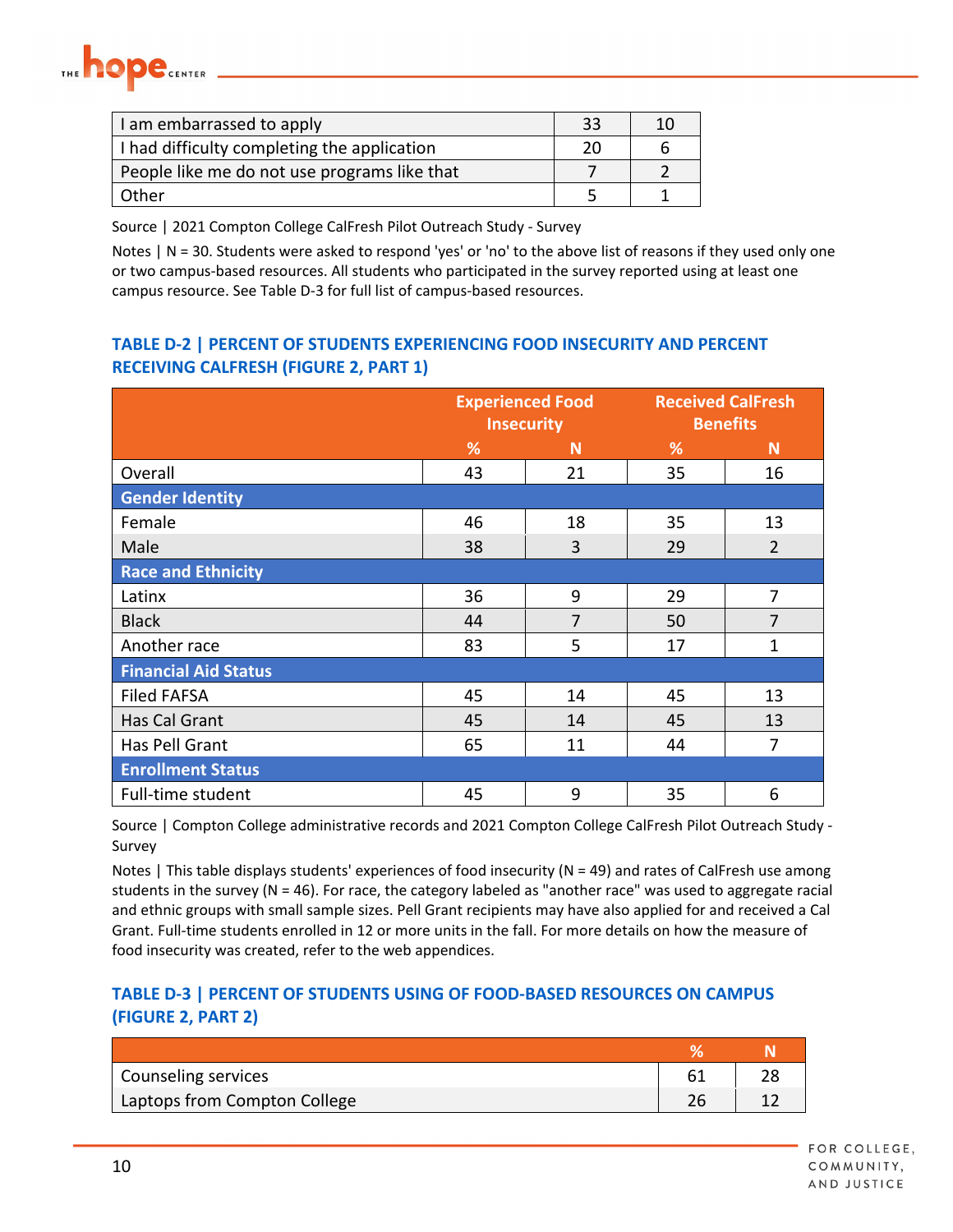

| Wi-Fi Hotspots from Compton College                                                  | 22 | 10 |
|--------------------------------------------------------------------------------------|----|----|
| Used any food-based resource                                                         | 28 | 13 |
| Food pantry and/or local food bank                                                   | 17 | 8  |
| Emergency aid delivered on the Edquity app                                           | 17 | 8  |
| <b>Meals from Everytable</b>                                                         | 15 |    |
| <b>Meal vouchers from Ubereats</b>                                                   | 15 |    |
| Produce (fruits and vegetables) from Sunrise Produce                                 | 6  | 3  |
| Compton College scholarships                                                         | 4  | 2  |
| Rent assistance from Compton College and the Coalition of<br>Responsible Development | 4  |    |

Source | 2021 Compton College CalFresh Pilot Outreach Study - Survey

Notes | N = 47. Students were asked if they had ever used any of the above campus-based resources. All students who participated in the survey reported using at least one campus resource.

## **TABLE D-4 | STUDENTS WHO REMEMBER RECEIVING TEXT ABOUT CALFRESH, BY STUDY ASSIGNMENT (PAGE 4)**

|                                                      |    | <b>Overall</b> | <b>Outreach Groups</b> |    |    | <b>No Outreach</b><br><b>Group</b> |
|------------------------------------------------------|----|----------------|------------------------|----|----|------------------------------------|
|                                                      | ℅  | N              | ℅                      | Ν  | %  |                                    |
| Remembered receiving text<br>about CalFresh          | 62 | 28             | 78                     | 25 | 23 |                                    |
| Compton College is supportive<br>of students like me | 56 | 27             | 62                     | 21 | 43 | ь                                  |

Source | 2021 Compton College CalFresh Pilot Outreach Study - Survey

Notes | Students were asked if they remembered receiving a text about CalFresh (N = 45). For the item on Compton College's support (N = 48), students were asked to rate their feelings on a five-point Likert scale (Not at all, Slightly, Moderately, Very, and Extremely). This item is defined by students who felt 'Very' or 'Extremely' supported by Compton College.

#### **TABLE D-5 | HOW STUDENTS NOT RECEIVING CALFRESH LEARNED ABOUT IT**

| Student has heard of CalFresh       | 83 | 25 |
|-------------------------------------|----|----|
| If yes, how did you learn about it? |    |    |
| From another person                 |    | 13 |
| From a text from Compton College    | 48 |    |
| From a postcard or another source   |    |    |

Source | 2021 Compton College CalFresh Pilot Outreach Study - Survey

Notes | For students who were not receiving CalFresh benefits ( $N = 30$ ), we asked them to share whether they had heard of the benefit. Among those who had heard of CalFresh ( $N = 25$ ), we asked them to share how they learned about it. Some students may have reported multiple sources for how they heard about CalFresh. Students were listed as having heard about CalFresh from a person if the source of information came from a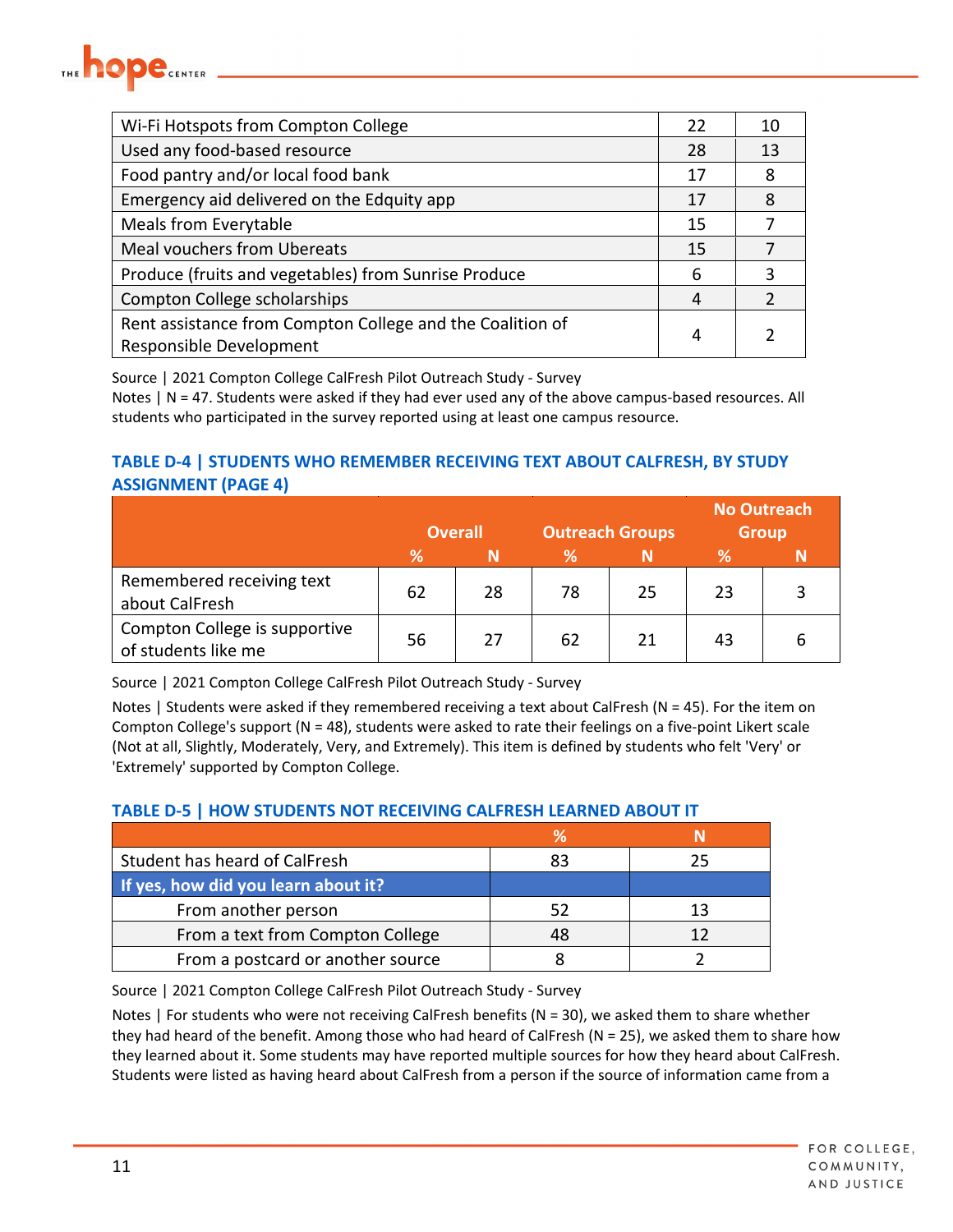friend or family member, a classmate, or Compton College faculty or staff. We did not disaggregate the results by study group due to small sample sizes.

|                                                      |                |    |              |    |        |              | <b>Parenting</b> |              |
|------------------------------------------------------|----------------|----|--------------|----|--------|--------------|------------------|--------------|
|                                                      | <b>Overall</b> |    | <b>Black</b> |    | Latinx |              | <b>Student</b>   |              |
|                                                      | %              | N  | ℅            | N  | ℅      | $\mathsf{N}$ | ℅                | $\mathsf{N}$ |
| I feel like I belong                                 | 66             | 31 | 79           | 11 | 60     | 15           | 80               | 16           |
| I fit in well                                        | 70             | 33 | 64           | 9  | 76     | 19           | 70               | 14           |
| I feel like an outsider                              | 11             | 5  | 7            | 1  | 12     | 3            | 0                | 0            |
| I feel comfortable                                   | 74             | 35 | 79           | 11 | 72     | 18           | 85               | 17           |
| Compton College is supportive<br>of students like me | 56             | 27 | 67           | 10 | 48     | 12           | 65               | 13           |

#### **TABLE D-6 | STUDENT SENSE OF BELONGING, BY BACKGROUND CHARACTERISTICS**

Source | 2021 Compton College CalFresh Pilot Outreach Study - Survey

Notes | Data are from a survey of study participants who were asked various questions on how they felt about their experience at Compton College (Overall, N = 47; Black, n = 14; Latinx, n = 25; Parenting Students,  $n = 20$ .<sup>4</sup> For questions about students' feelings towards Compton College, students were asked to rate their feelings on a five-point Likert scale (Strongly Disagree to Strongly Agree). Reported percentages represent students who 'Agree' or 'Strongly Agree' with each item. For the question on whether students felt Compton College had a supportive environment, students were asked to rate their feelings on a five-point Likert scale (Not at all, Slightly, Moderately, Very, and Extremely). Reported percentages for this item reflect students who felt 'Very' or 'Extremely' supported by Compton College.

## **TABLE D-7 | STUDENT PERCEPTIONS OF TEXT MESSAGING (PAGE 5)**

| <b>Feeling about</b><br>messages (Attuned<br>in comparison to<br><b>Information Only)</b> | <b>Overall</b> | <b>Students who</b><br><b>Experienced</b><br>Food<br><b>Insecurity</b> | <b>Black</b><br><b>Students</b> | Latinx<br><b>Students</b> | <b>Parenting</b><br><b>Students</b> |
|-------------------------------------------------------------------------------------------|----------------|------------------------------------------------------------------------|---------------------------------|---------------------------|-------------------------------------|
| Respected                                                                                 | n/a            | n/a                                                                    | n/a                             | n/a                       | n/a                                 |
| Empowered                                                                                 | $\ddot{}$      | $\ddot{}$                                                              | n/a                             | $\ddot{}$                 | $+$                                 |
| Motivated                                                                                 | n/a            | n/a                                                                    | n/a                             | n/a                       | n/a                                 |
| Understood                                                                                | n/a            | n/a                                                                    | n/a                             | n/a                       | n/a                                 |
| Cared for                                                                                 | n/a            | n/a                                                                    | n/a                             | n/a                       | n/a                                 |
| Supported                                                                                 | n/a            | n/a                                                                    | n/a                             | n/a                       | n/a                                 |
| Connected to<br><b>Compton College</b>                                                    | n/a            | n/a                                                                    | n/a                             | n/a                       | n/a                                 |
| Disconnected to<br><b>Compton College</b>                                                 | n/a            | n/a                                                                    | n/a                             | n/a                       | n/a                                 |

Source | 2021 Compton College CalFresh Pilot Outreach Study - Survey

Notes | Overall N = 44; Experienced food insecurity,  $n = 44$ ; Black,  $n = 13$ ; Latinx,  $n = 23$ ; Parenting Students, n = 20. Data come from survey of student perceptions of different text nudges styles. All students were shown samples of the information-only and attuned text messages about CalFresh. After each text, students were asked about how the messaging made them feel in relation to Compton College. Students were asked to rate